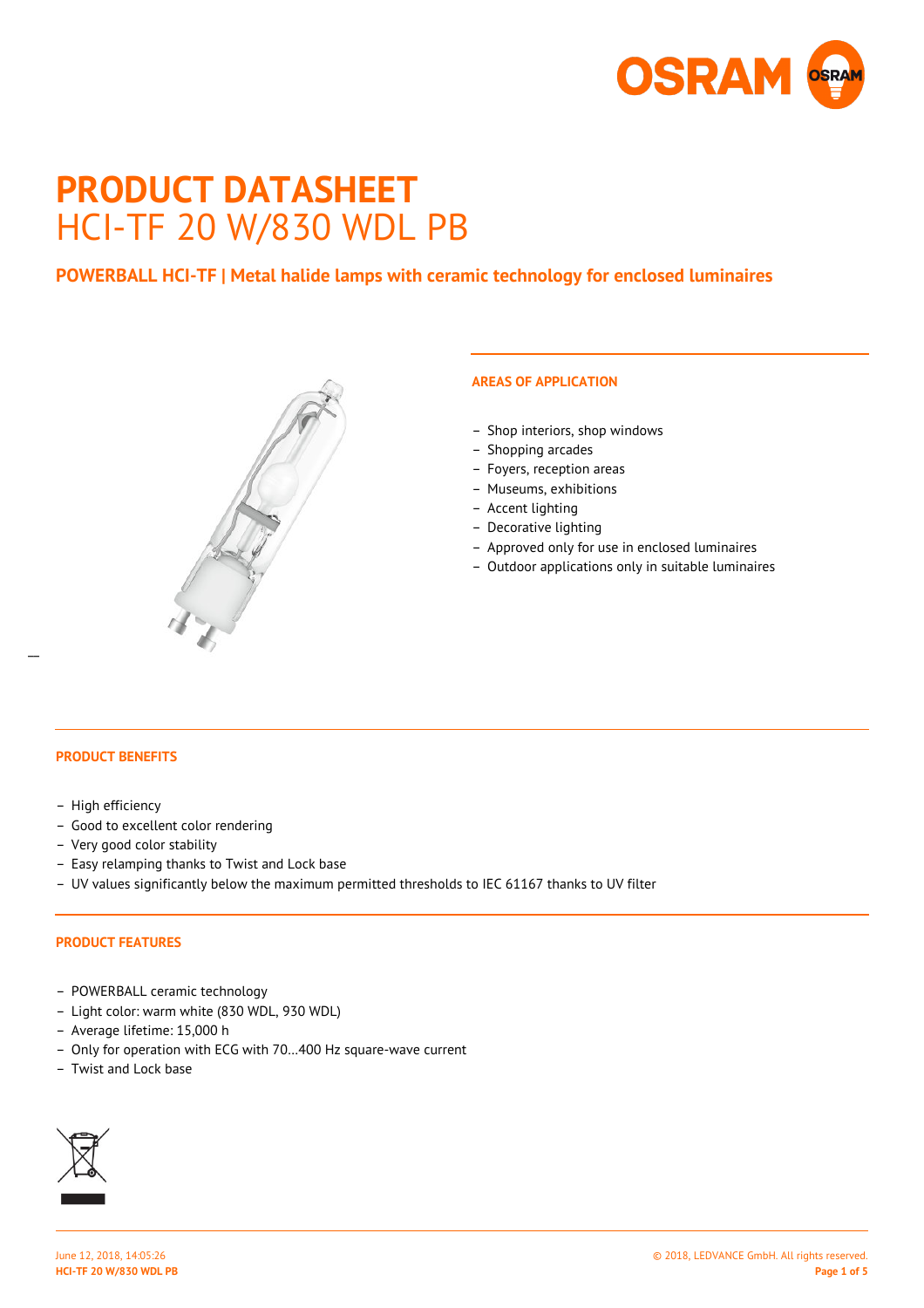# **TECHNICAL DATA**

#### Electrical data

| <b>Nominal wattage</b> | 20.00 W               |
|------------------------|-----------------------|
| <b>Rated wattage</b>   | 20.00 W               |
| Lamp current           | 0.22A                 |
| Ignition voltage       | 3.0 / 5.0 kVp $^{1)}$ |

 $1)$  Minimum; for superimposed ignition with square wave electronic ballast / Maximum; this limit is for safety reasons

#### Photometrical data

| <b>Luminous flux</b>     | 1700 lm |
|--------------------------|---------|
| Luminous efficacy        | 85 lm/W |
| Color rendering index Ra | 89      |
| Color temperature        | 3000 K  |
| Light color              | 3000    |
| Rated LLMF at 2,000 h    | 0.80    |
| Rated LLMF at 4,000 h    | 0.75    |
| Rated LLMF at 6,000 h    | 0.73    |
| Rated LLMF at 8,000 h    | 0.70    |
| Rated LLMF at 12,000 h   | 0.69    |
| <b>UV</b> protection     | Yes     |
| Color temperature        | 3000 K  |

## Dimensions & weight

 $\overline{a}$ 



| <b>Diameter</b>           | $13.0$ mm         |
|---------------------------|-------------------|
| Length                    | 57.0 mm           |
| Light center length (LCL) | 30.0 mm           |
| <b>Product weight</b>     | 8.10 <sub>g</sub> |

# Temperatures & operating conditions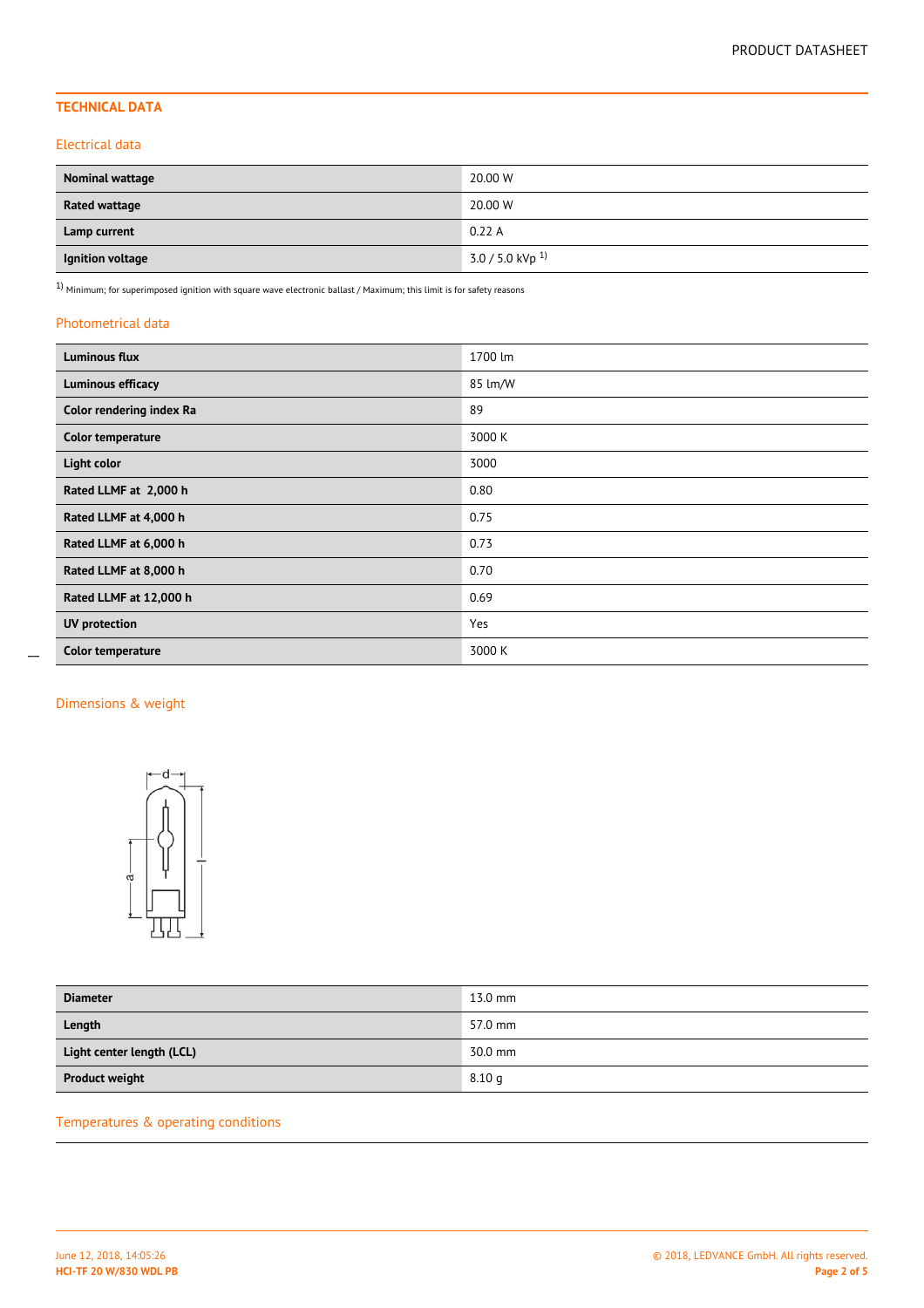## PRODUCT DATASHEET

| Maximum permitted outer bulb temperature | 380 °C |  |
|------------------------------------------|--------|--|
| Maximum permitted pinch temperature      | 330 °C |  |

## Lifespan

| Rated lamp survival factor at 2,000 h  | 0.99                    |
|----------------------------------------|-------------------------|
| Rated lamp survival factor at 4,000 h  | 0.98                    |
| Rated lamp survival factor at 6,000 h  | 0.97                    |
| Rated lamp survival factor at 8,000 h  | 0.96                    |
| Rated lamp survival factor at 12,000 h | 0.80                    |
| Lifespan B50                           | $15000 h$ <sup>1)</sup> |
| <b>Operation mode LLMF/LSF</b>         | ECG                     |

 $1)$  At ECG

## Additional product data

| <b>Base (standard designation)</b> | GU6.5                                                                                 |  |  |
|------------------------------------|---------------------------------------------------------------------------------------|--|--|
| <b>Product remark</b>              | Only for operation with electronic control gear with 70400 Hz square-<br>wave current |  |  |
| System quarantee level             | 3(2/5)                                                                                |  |  |
| <b>Mercury content</b>             | $3.5 \text{ ma}$                                                                      |  |  |

# Capabilities

 $\overline{a}$ 

| <b>Dimmable</b>                    | No  |  |
|------------------------------------|-----|--|
| <b>Burning position</b>            | Any |  |
| <b>Enclosed luminaire required</b> | Yes |  |

## Certificates & standards

| <b>Energy efficiency class</b> |              |
|--------------------------------|--------------|
| <b>Energy efficiency class</b> |              |
| <b>Energy consumption</b>      | 22 kWh/1000h |

# Country-specific categorizations

| ILCO <sup>2</sup> | T/UB-20/830-H/L-GU6.5-11<br>-13.3/30<br>M <sup>T</sup><br>$\mathbf{r}$ and $\mathbf{r}$ and $\mathbf{r}$ and $\mathbf{r}$ and $\mathbf{r}$ and $\mathbf{r}$ and $\mathbf{r}$ and $\mathbf{r}$ and $\mathbf{r}$ and $\mathbf{r}$ and $\mathbf{r}$ and $\mathbf{r}$ and $\mathbf{r}$ and $\mathbf{r}$ and $\mathbf{r}$ and $\mathbf{r}$ and $\mathbf{r}$ and |
|-------------------|------------------------------------------------------------------------------------------------------------------------------------------------------------------------------------------------------------------------------------------------------------------------------------------------------------------------------------------------------------|
|-------------------|------------------------------------------------------------------------------------------------------------------------------------------------------------------------------------------------------------------------------------------------------------------------------------------------------------------------------------------------------------|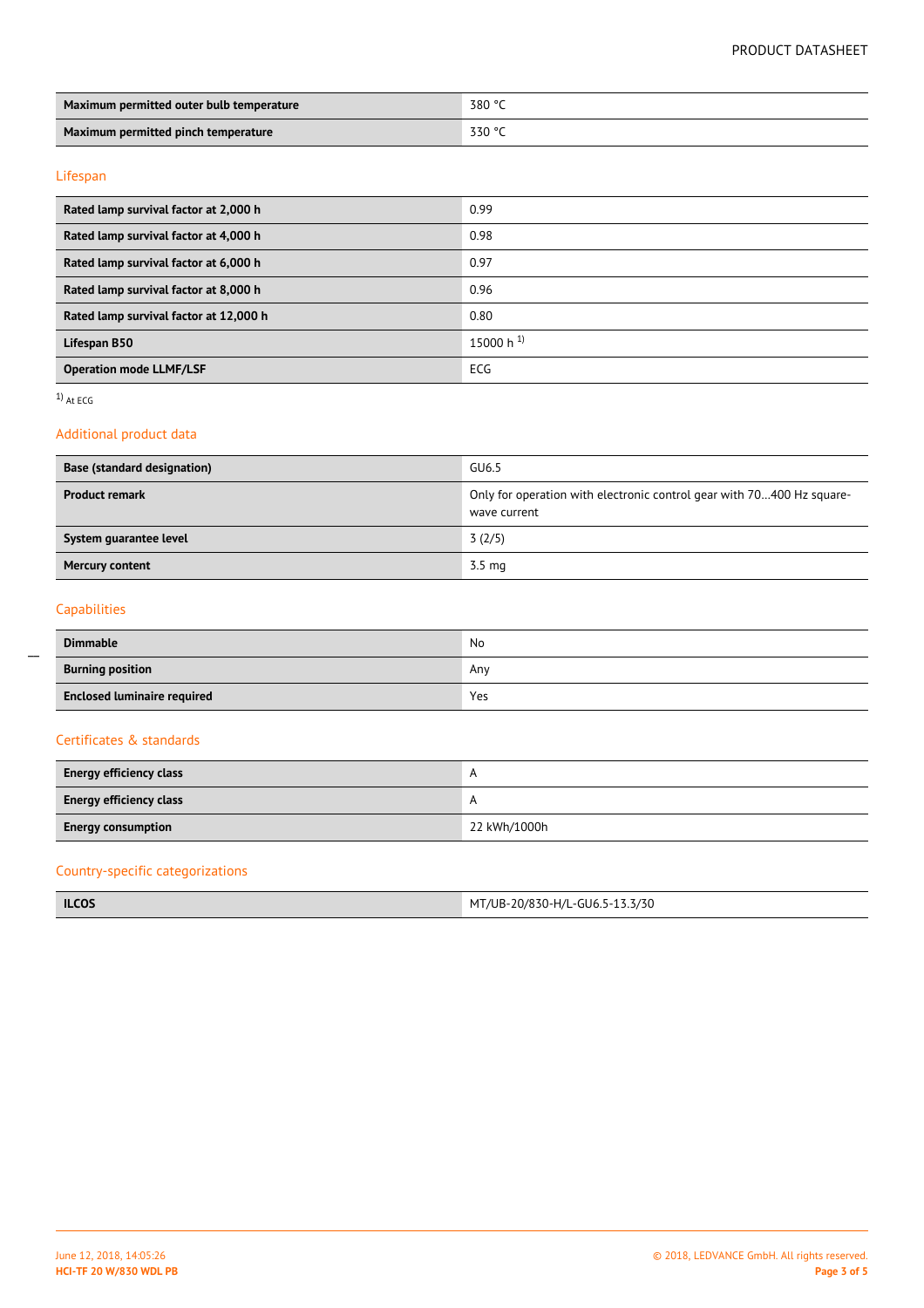## Light Distribution



#### Spectral power distribution

## **SYSTEM GUARANTEE**

When operated with OSRAM POWERTRONIC control gear, an extended system guarantee is granted for these lamps  $\overline{a}$ 



#### Circuit diagram

## **LOGISTICAL DATA**

| <b>Product code</b> | <b>Product description</b> | Packaging unit<br>(Pieces/Unit) | Dimensions (length x<br>width x height)   | <b>Volume</b>       | <b>Gross weight</b> |
|---------------------|----------------------------|---------------------------------|-------------------------------------------|---------------------|---------------------|
| 4008321683045       | HCI-TF 20 W/830<br>WDL PB  | Shipping carton box<br>12       | 180 mm $\times$ 127 mm $\times$<br>140 mm | $3.20 \text{ dm}^3$ | 311.00 g            |